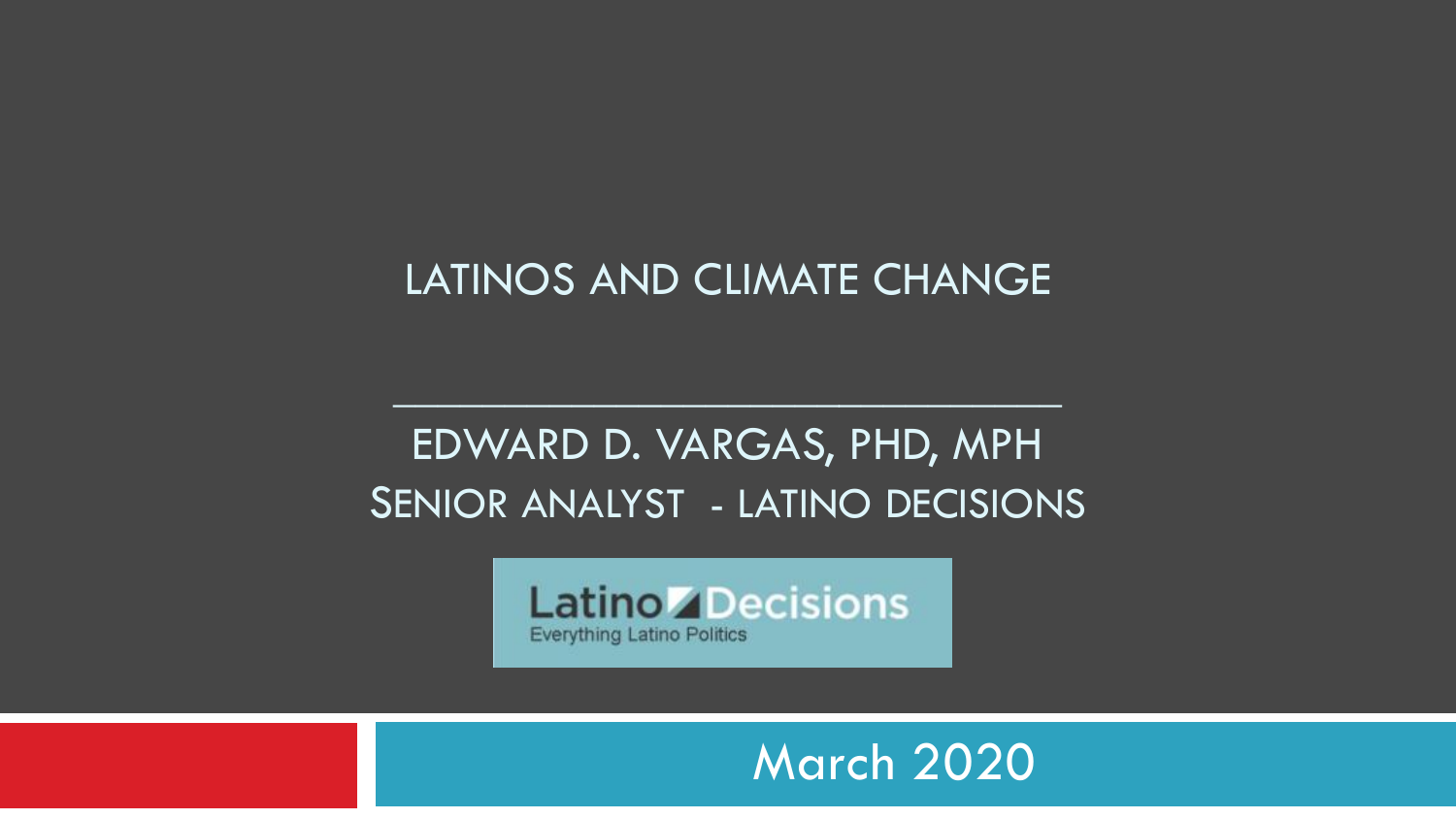# Climate Change in Battleground States

- **Exit polling has increasingly come under fire for not providing an accurate** and representative sample of all voters in a state or district
- > Since 2016 we have been working with the Environmental Defense Action Fund and other partners to provide more accurate data on how Latino/a communities and environmental issues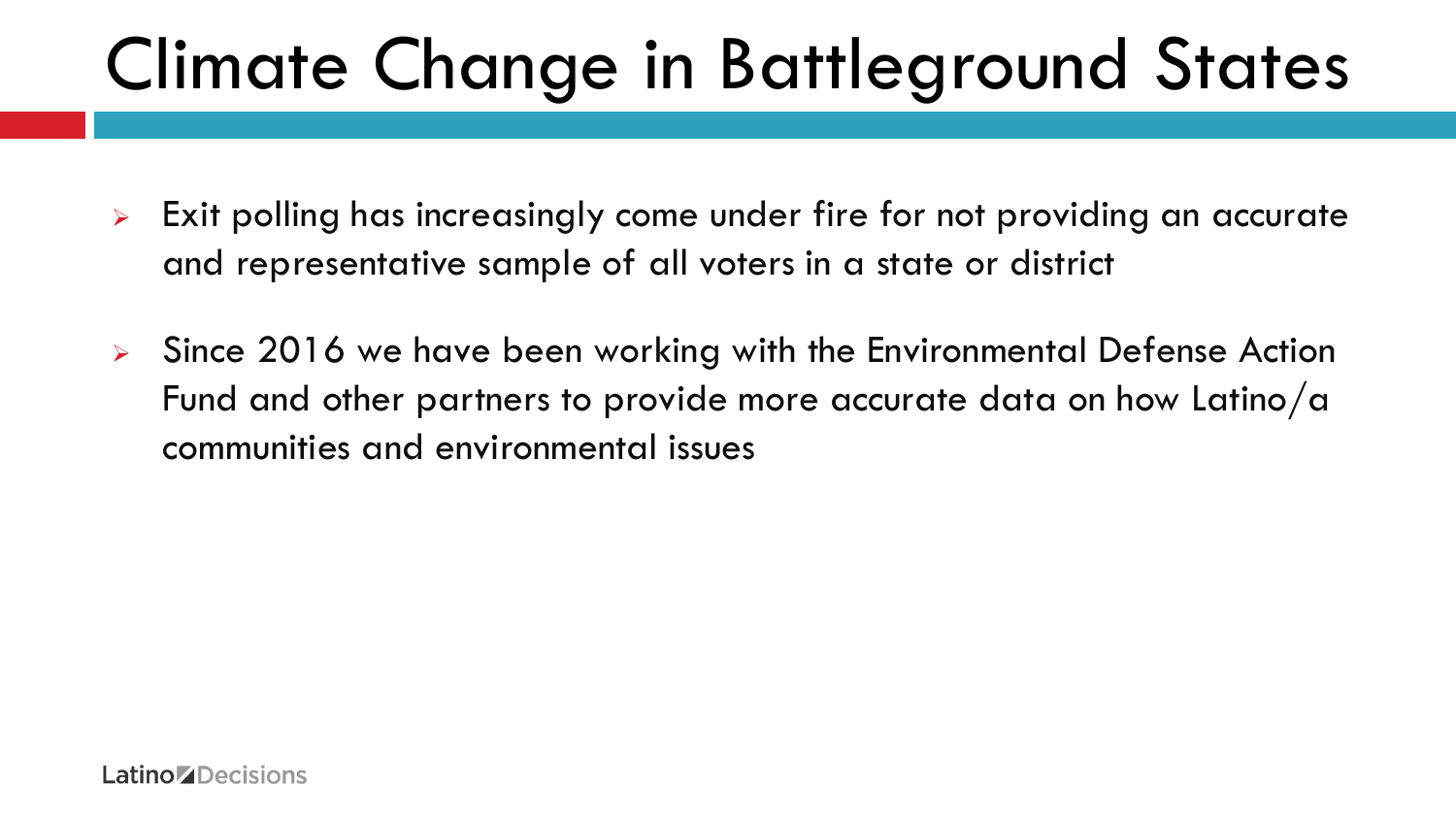## Background: Latinos and the Environment

- □ Long-standing assumptions regarding disinterest in environmental issues among working class and communities of color;
- $\Box$  More recent research suggests just the opposite, that Latinos care deeply about the environment and specifically about experiencing climate change;
- $\Box$  In this study, we explore the depth of these concerns and support for policy action in battleground states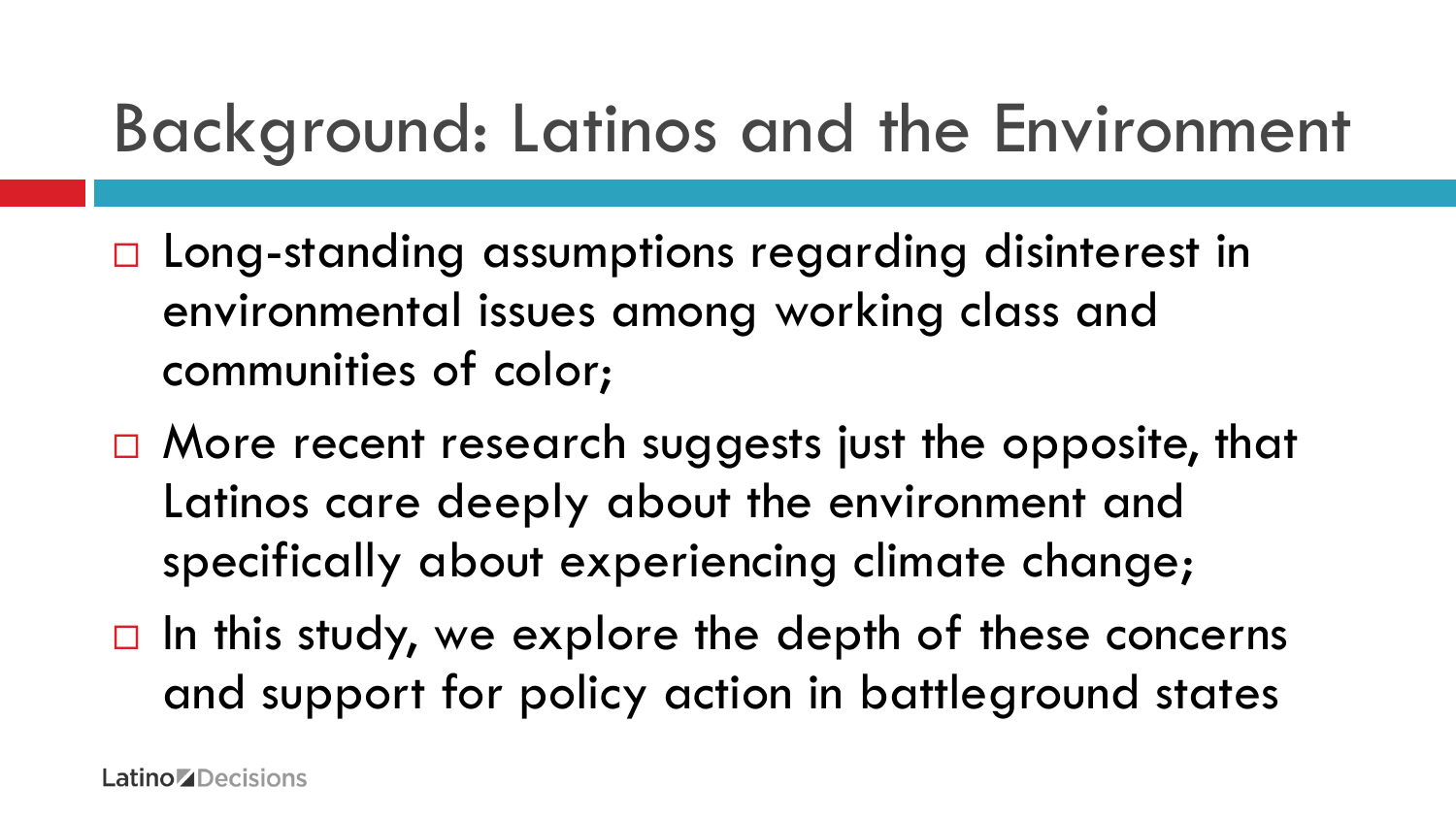# Data and Methodology

- 2016: Nov 2-7, margin of error  $+/-1.8$  percentage points; n=5,600;
- 2018: Nov 1-5, margin of error  $+/-1.9$  percentage points; n=2,600;
- 2020: February March, margin of error  $+/-3.2$  percentage points; n=1300
- □ Completed interviews by landline, cell and on-line with Latino registered voters in English and Spanish at respondent's discretion;
- □ Respondents are extreme-high-propensity voters screened on vote history, or newly registered, and queried self-report of intention to vote (or having voted).
- $\Box$  Randomly drawn from representative statewide sample, and then weighted to match census demographics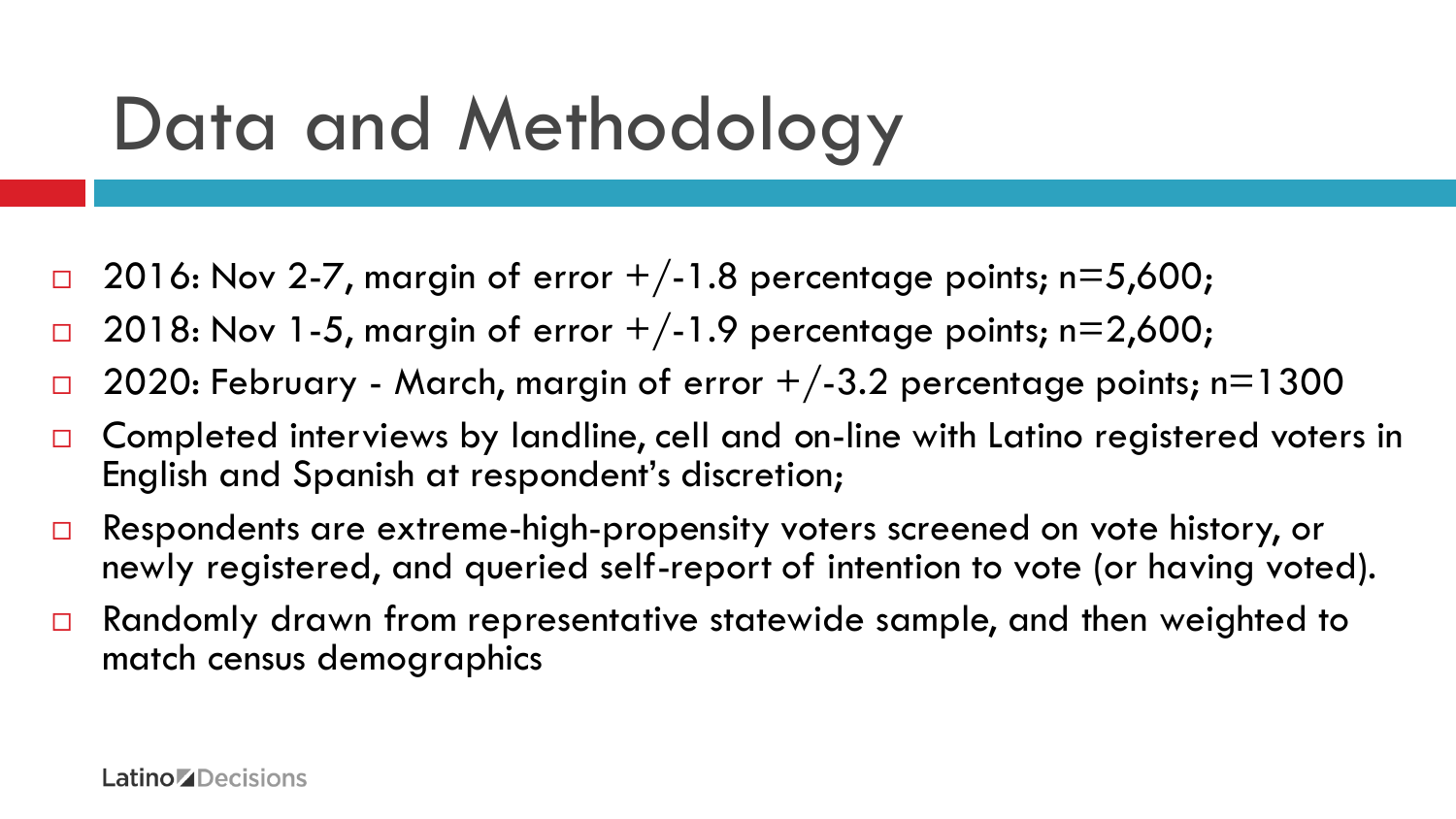# Take-Aways from National Poll

- $\Box$  76% of Latino voters said it was very or extremely important that the next President and new Congress take steps to pass legislation to aggressively combat global warming or climate change.
- $\Box$  68% of Latino voters said they have experienced the impacts of climate change in the past 5 years.
- □ 86% of respondents said they are much more or somewhat more likely to support a candidate who wants to invest in clean energy compared to a candidate who wants to expand drilling.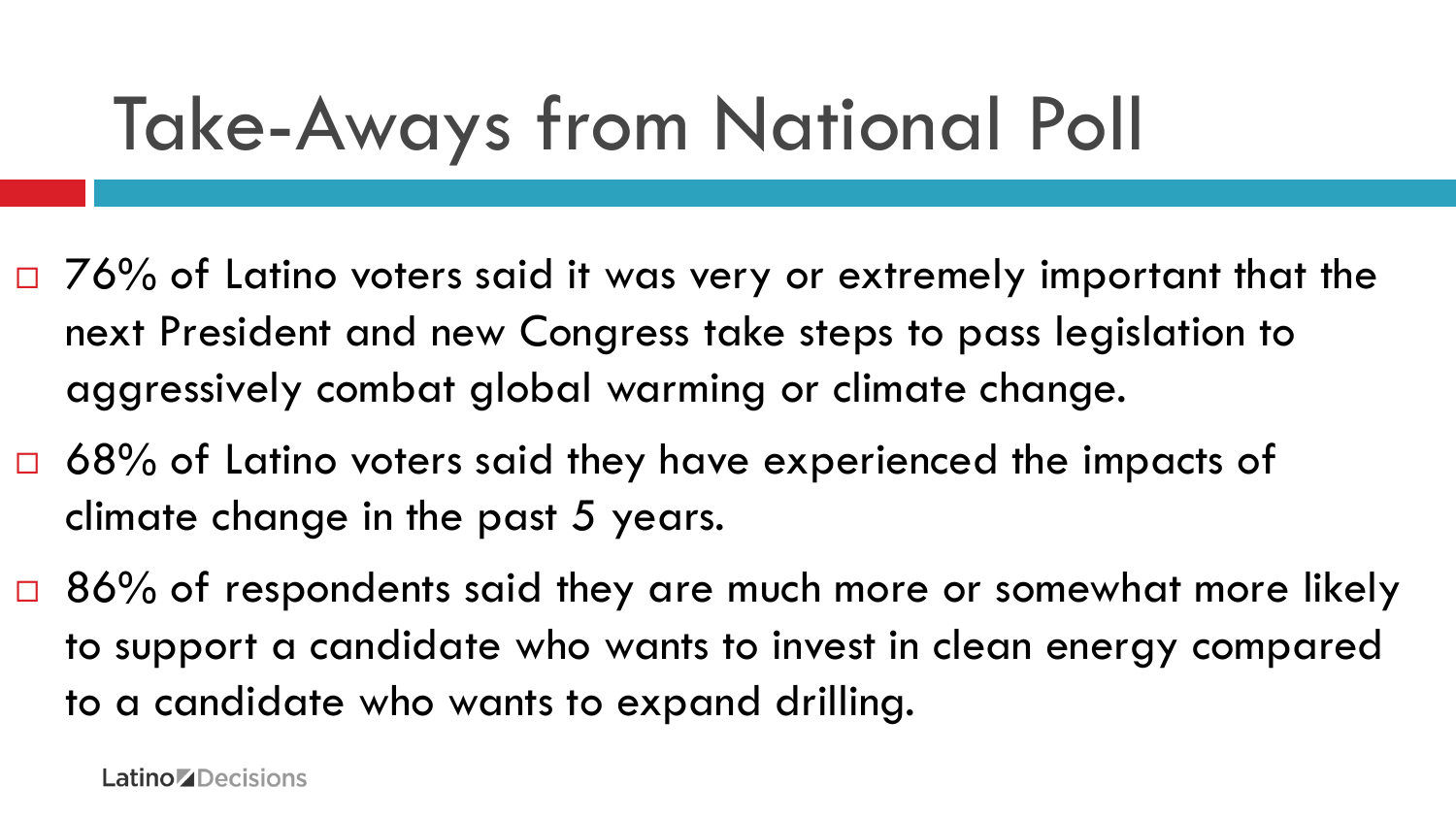### **Personal Experiences with Climate Change**

Climate change is often associated with extreme weather patterns such as deadly heat waves in some areas and frequent or more intense storms and flooding in other areas. Have you experienced the effects of climate change in your state?



 $2018$  2020

Nov 1-5, 2018, margin of error  $+/-1.9$  percentage points; n=2,600; February - March 2020, margin of error  $+/-3.2$  percentage points; n=1300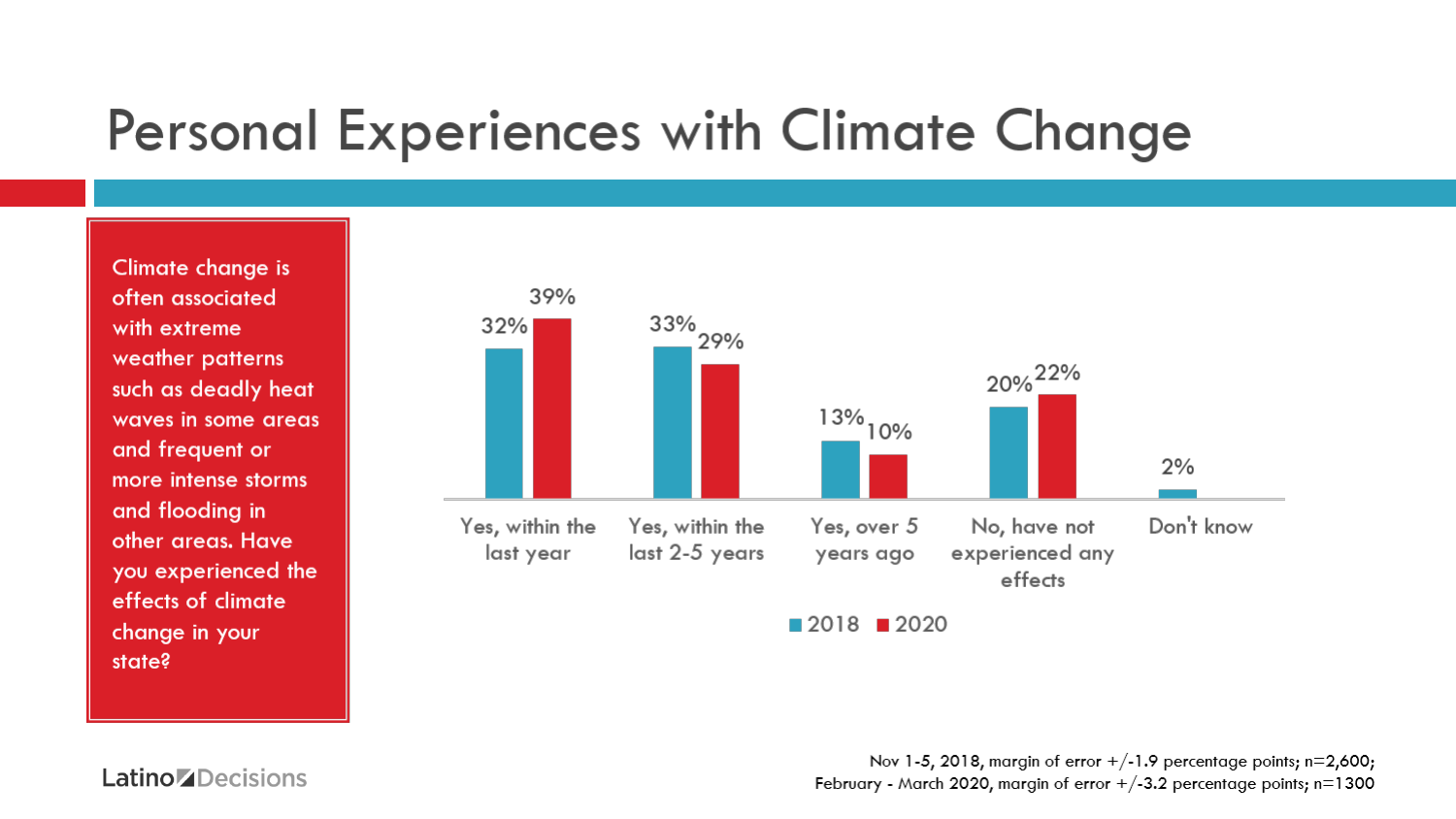## **Comparing 2016 vs 2018 vs 2020**

How important do you think it is that the new **Congress take** steps to pass legislation to aggressively combat global warming or climate change?



Nov 2-7, 2016, margin of error  $+/-1.8$  percentage points; n=5,600; Nov 1-5, 2018, margin of error  $+/-1.9$  percentage points; n=2,600; February - March 2020, margin of error  $+/-3.2$  percentage points; n=1300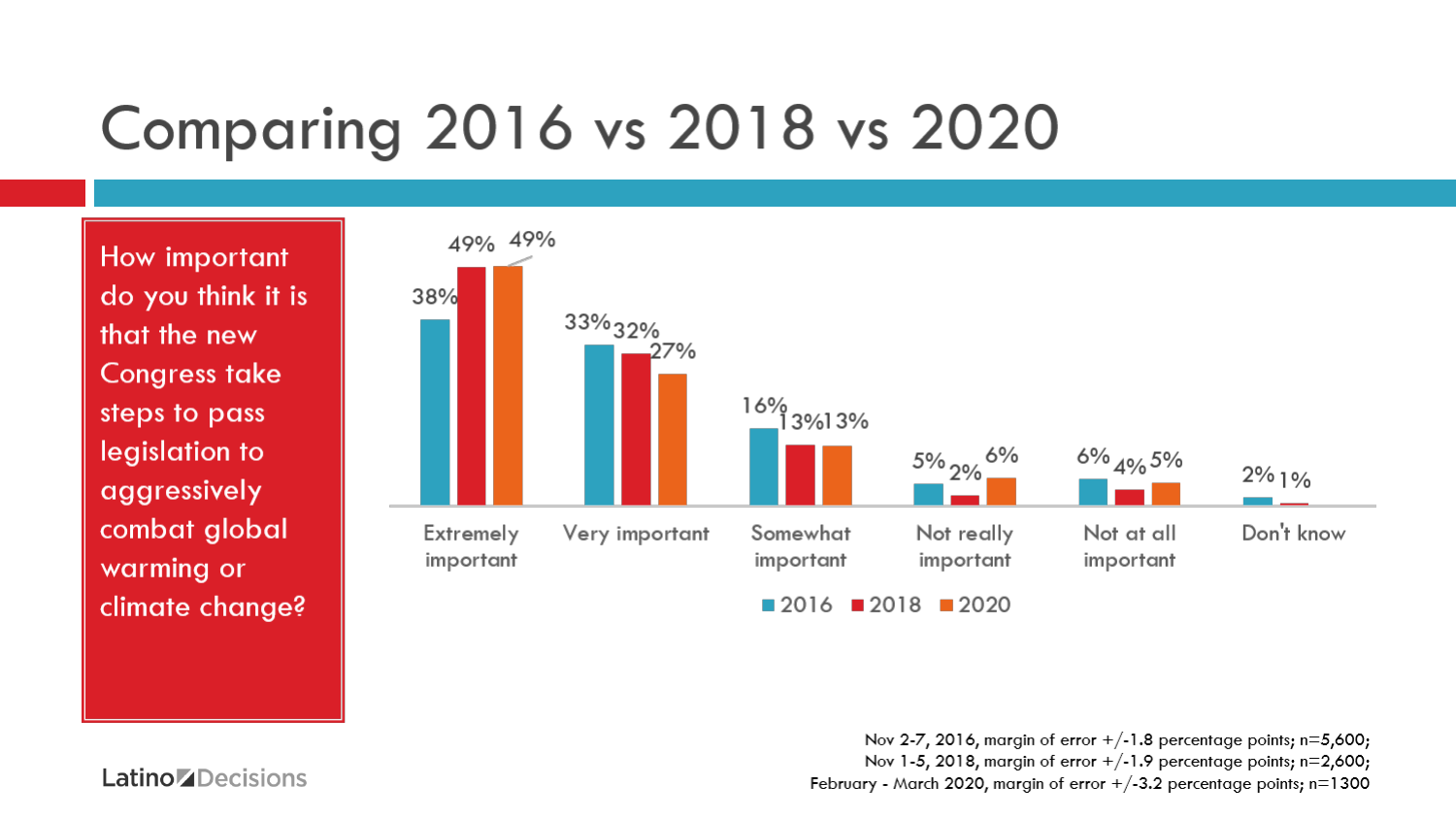### **Comparing 2016 vs 2018 vs 2020**

How important do you think it is that the new **Congress take** steps to reduce smog and air pollution?



Nov 2-7, 2016, margin of error  $+/-1.8$  percentage points; n=5,600; Nov 1-5, 2018, margin of error  $+/-1.9$  percentage points; n=2,600; February - March 2020, margin of error  $+/-3.2$  percentage points; n=1300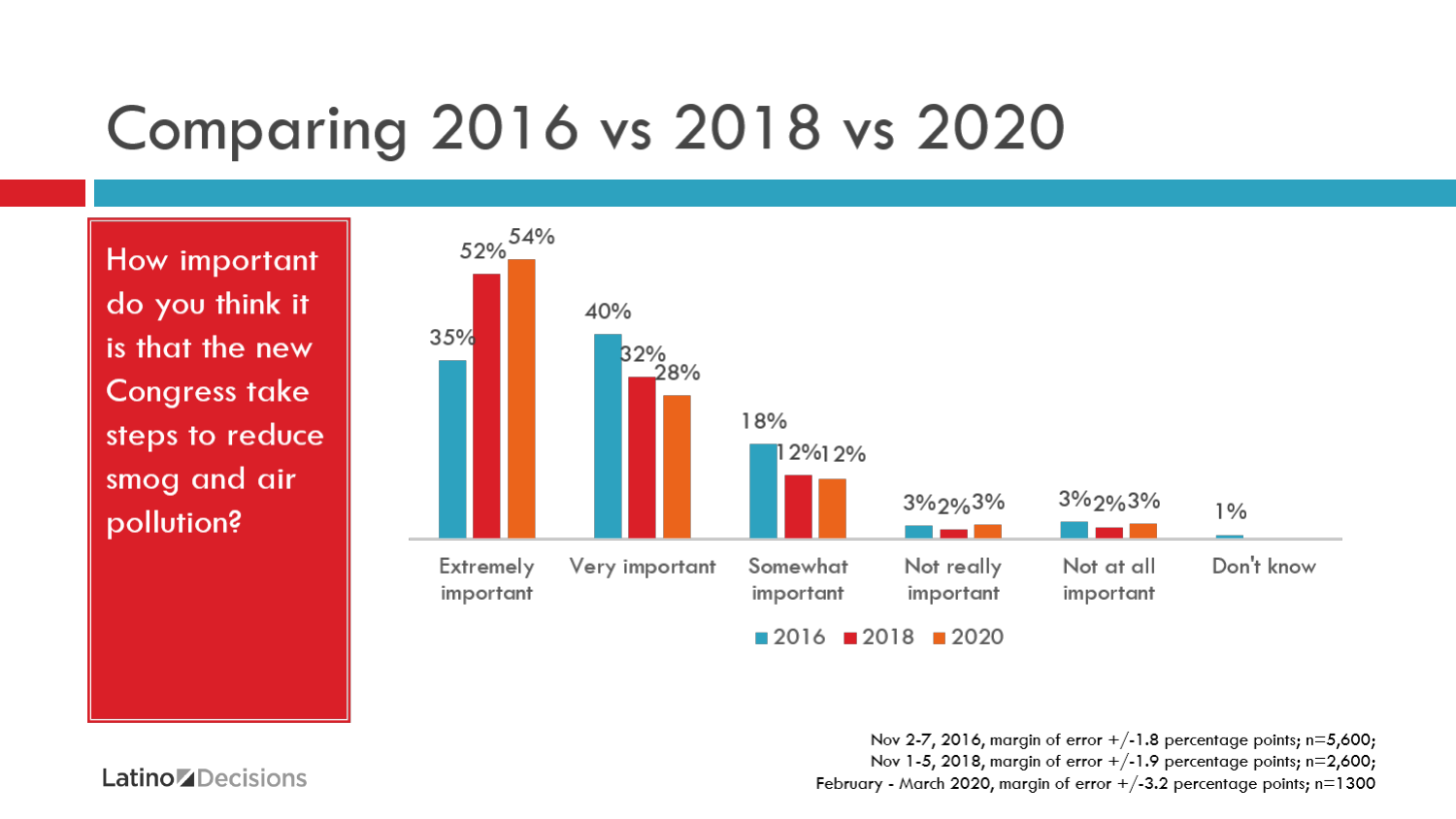Thinking about elections for the U.S. Congress, are you more likely to support: A candidate who wants to reduce carbon pollution and invest money in clean energy sources, OR A candidate who wants to expand oil drilling, shale fracking and coal mining?



 $2020$  2018 2016

Nov 2-7, 2016, margin of error  $+/-1.8$  percentage points;  $n=5,600$ ; Nov 1-5, 2018, margin of error  $+/-1.9$  percentage points; n=2,600; February - March 2020, margin of error  $+/-3.2$  percentage points; n=1300